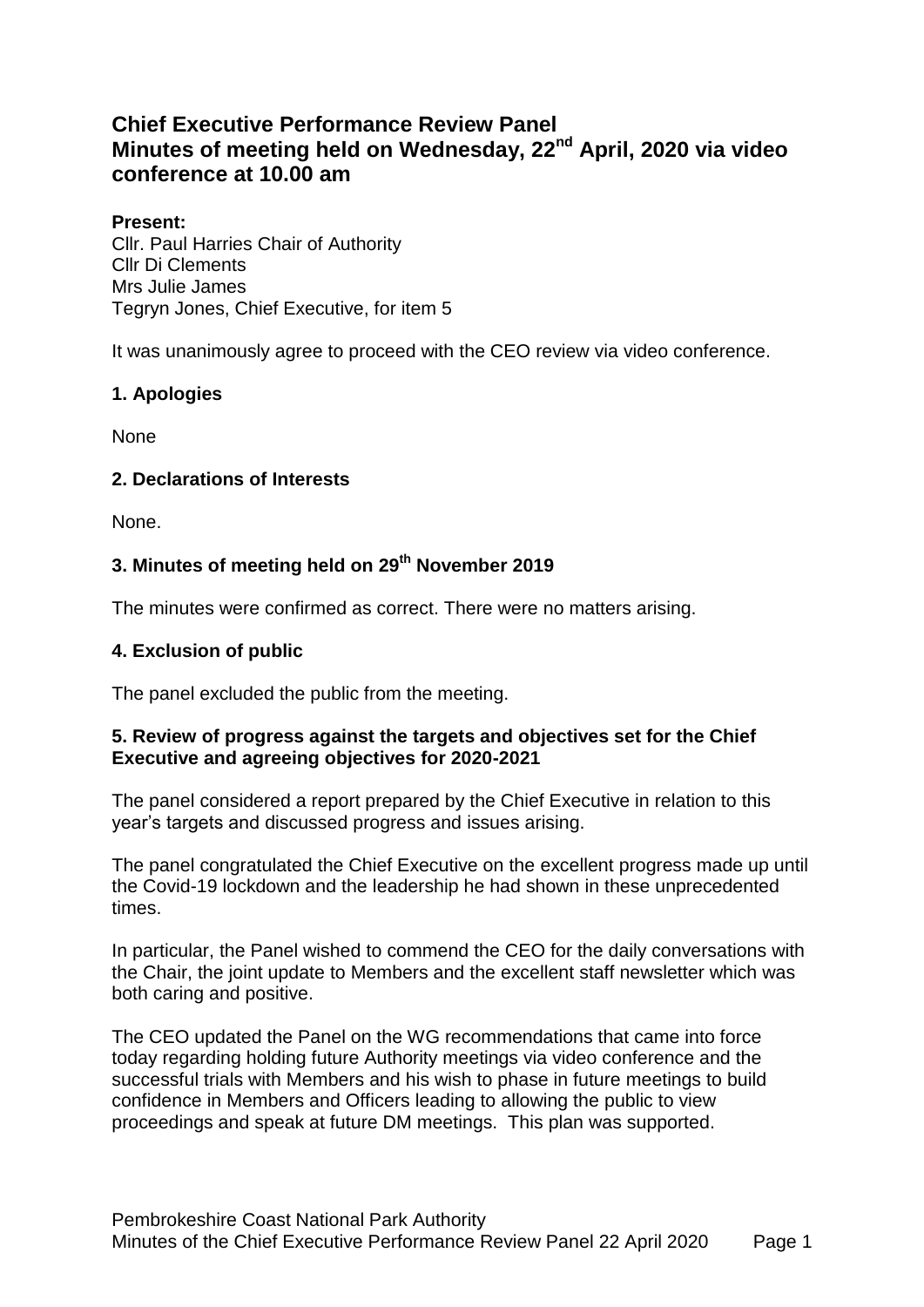With regard to the Sustainable Landscapes Sustainable places scheme, he had spoken with WG and there is more than a 50:50 chance that we may still receive funding so has agreed to develop a proposal to host the fund and implementation if a decision is taken.

With regard to continuity of business, he reported that we could be more resilient if we had more equipment and software licenses and the phone system is very antiquated. With more homeworking in future we could save on accommodation costs but we would need to be mindful of output and outcomes.

Destination Management shadow board has been established with parity of representation as requested by Members. Their role is to set up the structure of the Board.

The issues highlighted will help to inform us in the next 6-12 months and form the basis of future objectives.

The CEO said he had contacted PCC, HDUHB and other groups to offer support during these difficult times but had no requests thus far, apart from medicine delivery.

Julie James sought clarification on whether new objectives should be agreed at this meeting and whether outstanding objectives should be rolled forward and the issues highlighted form additional objectives. This was unanimously agreed.

#### **Resolved:**

- **a) That the panel was fully satisfied with performance and agreed the main challenges highlighted by the CEO in his report.**
- **b) That the panel indicated the need to focus on the following in 2020-21:**
- **i. Review and manage the Authority's resources, taking account of the impact of COVID19 and to include a process to explore options with the involvement of Members with a view to setting a balanced budget in 2021- 22;**
- **ii. Raise the scale of ambition with staff by exploring new sources of funding and new ways of working;**
- **iii. Conduct a corporate review of where our future priorities should be involving Members, staff and stakeholders that will take account of how the National Park Authority is able to meet the challenges for the National Park and local communities of responding to COVID-19, Brexit and other factors;**
- **iv. Develop and implement initiatives on land and within the marine to enable the Authority to assist with tackling climate change and the loss of biodiversity;**